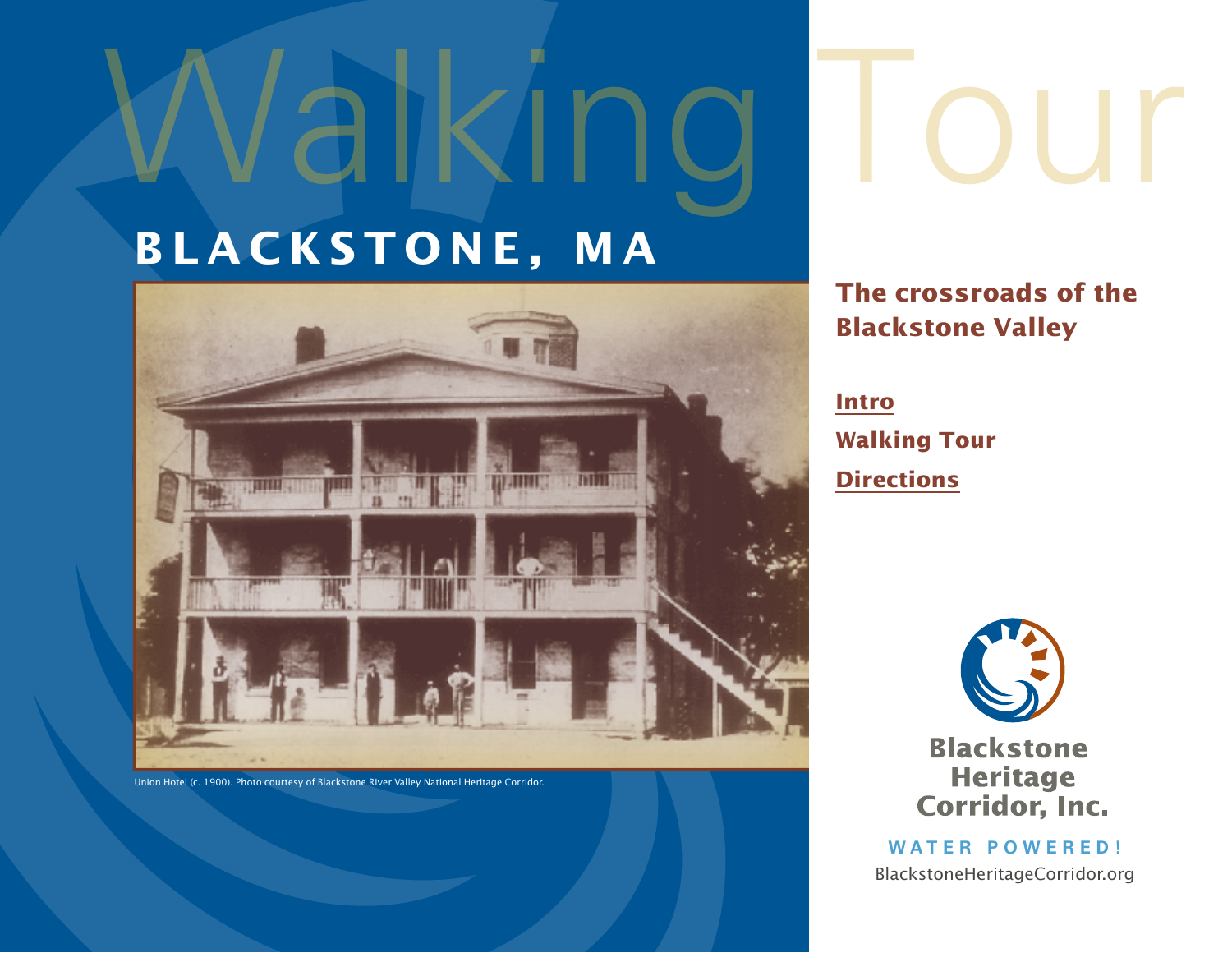# <span id="page-1-0"></span>Blackstone serves as<br>The town of Blackstone serves as

The town of Blackstone serves as the Blackstone Valley's crossroads between Massachusetts and Rhode Island, and shows how the spirit of the valley extends across political boundaries. Blackstone's ties to its sister towns in Massachusetts have existed for over three centuries. Blackstone was originally part of the Town of Mendon. The first colonial settlers did not arrive here until after 1700, but by 1766 the population increase led to the creation of the new South Parish of Mendon, which included modern Blackstone and Millville. The South Parish was a farming community at that time, but a number of small grist and saw mills and an iron forge operated along the Mill River.

Textile production began here in 1809, when the Blackstone Manufacturing Company (B.M.C.) opened a cotton spinning mill and built the village of Blackstone. The same year the first in a series of small mills opened in East Blackstone along the Mill River.

A third manufacturing district was established at Waterford by Welcome Farnum in 1825. The growth of these mill villages led to the incorporation of the South Parish into the Town of Blackstone in 1845.

2

Blackstone's first important tie to Rhode Island came from the Providence investors who owned the B.M.C., but new transportation systems led to further links. In 1828, the Blackstone Canal connected Blackstone with the rest of the valley, and made the town an important transportation center. In 1847, the Providence & Worcester (P&W) became the first railway in town, replacing the canal. Two years later, Welcome Farnum campaigned to have the Norfolk County Railroad, which led to Boston, connect to the P&W in Blackstone instead of Woonsocket. Eventually, three railroads and a system of streetcar lines served Blackstone.

Today, the mills and the rail station are gone, but Blackstone continues to act as a junction between Massachusetts and Rhode Island. Many residents of Blackstone work in Woonsocket, as has been the case for over a century. The most recent example of bi-state cooperation was the creation of Blackstone Gorge State Park in 1991. The park is jointly maintained by Rhode Island and Massachusetts, and is one of the best examples of the cooperation which has been integral to the success of the Blackstone River Valley National Heritage Corridor.



During the 1850s, Monument Square became the commercial center for Waterford. In the foreground is the McMullen Block. To the left is the brick Blackstone Block and to the right is the Union Hotel.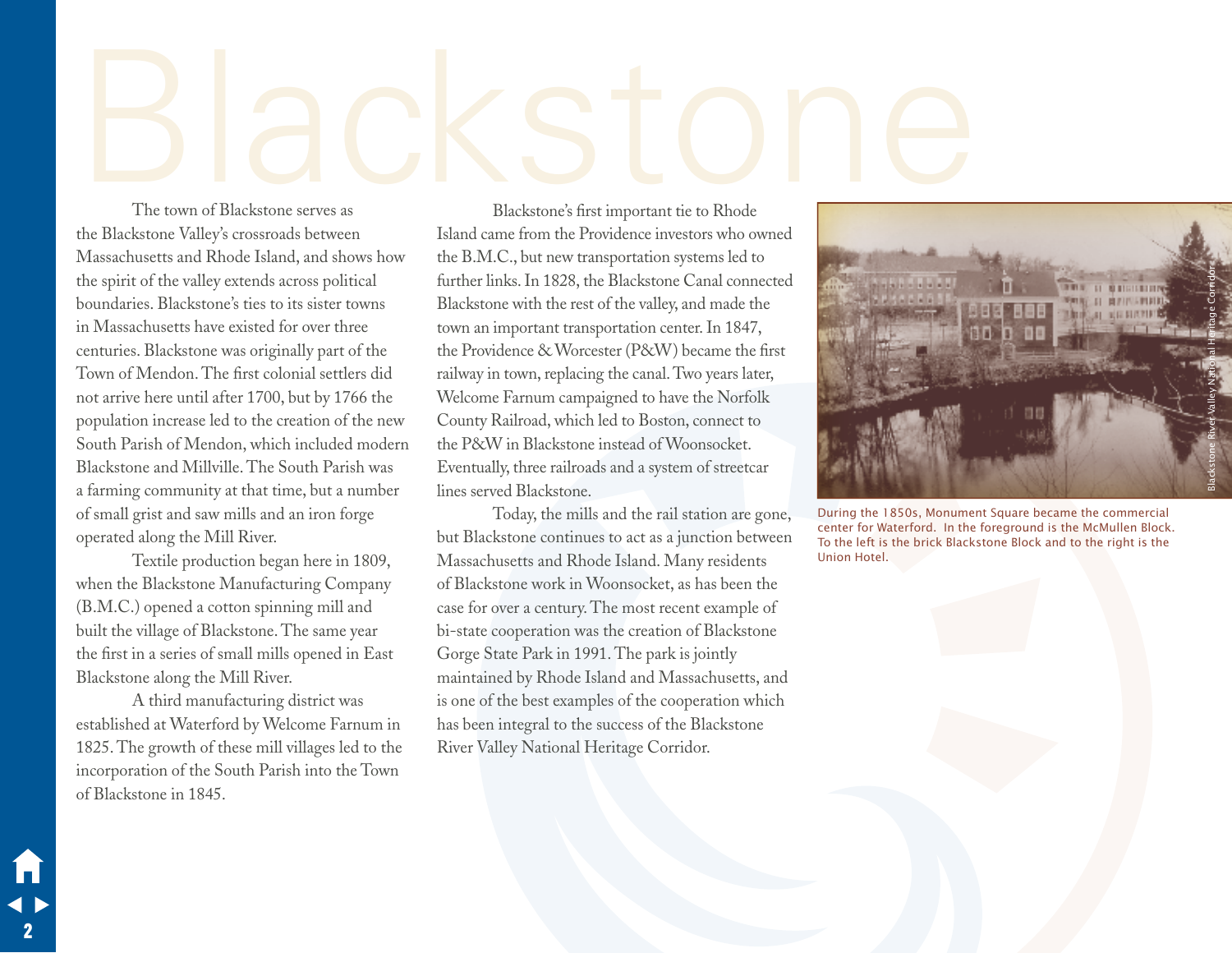# <span id="page-2-0"></span>This tour covers 1.3 miles and takes about an hour to walk. This tour covers 1.3 miles and takes about an hour to walk. All of the buildings are private residences unless otherwise noted.

**Blackstone Municipal Center**

The Blackstone Municipal Center was built in 1978. In 1825 Welcome and Darius D. Farnum built their Red Mill in the field behind the Municipal Center. By 1835, the Farnum's had three mills in operation, and Waterford Village was thriving. The Red Mill was destroyed by fire in 1877. While facing the Municipal Center, turn right and proceed along St. Paul Street. 1

 **Mill Houses on St. Paul Street**

Most of the houses here were constructed c. 1840. Just before the turn onto Canal Street, you will be walking over a stone arch bridge built across the Blackstone Canal c. 1851 by Daniel Simmons, a Blackstone architect who was renown throughout the valley for his bridges and dams. In front of you are two railroad bridges. The nearest one was built in 1901 for the Norfolk County Railroad, while the other was built in 1913 for the Providence & Worcester. The railways were elevated to avoid grade crossings with the streets. Turn right onto Canal Street. 2

### **Canal Street**

This section of Canal Street was built on top of the old Blackstone Canal towpath. The canal is to your right. The canal opened in 1828 helping both Waterford and Blackstone grow by providing a cheap source of transportation. Welcome Farnum, who was on the canal's board of directors, made sure that it passed through Waterford, as opposed to the opposite bank of the river as originally planned. After the canal closed, Farnum used this section as a power trench for his mills. 3



blackstone, ma

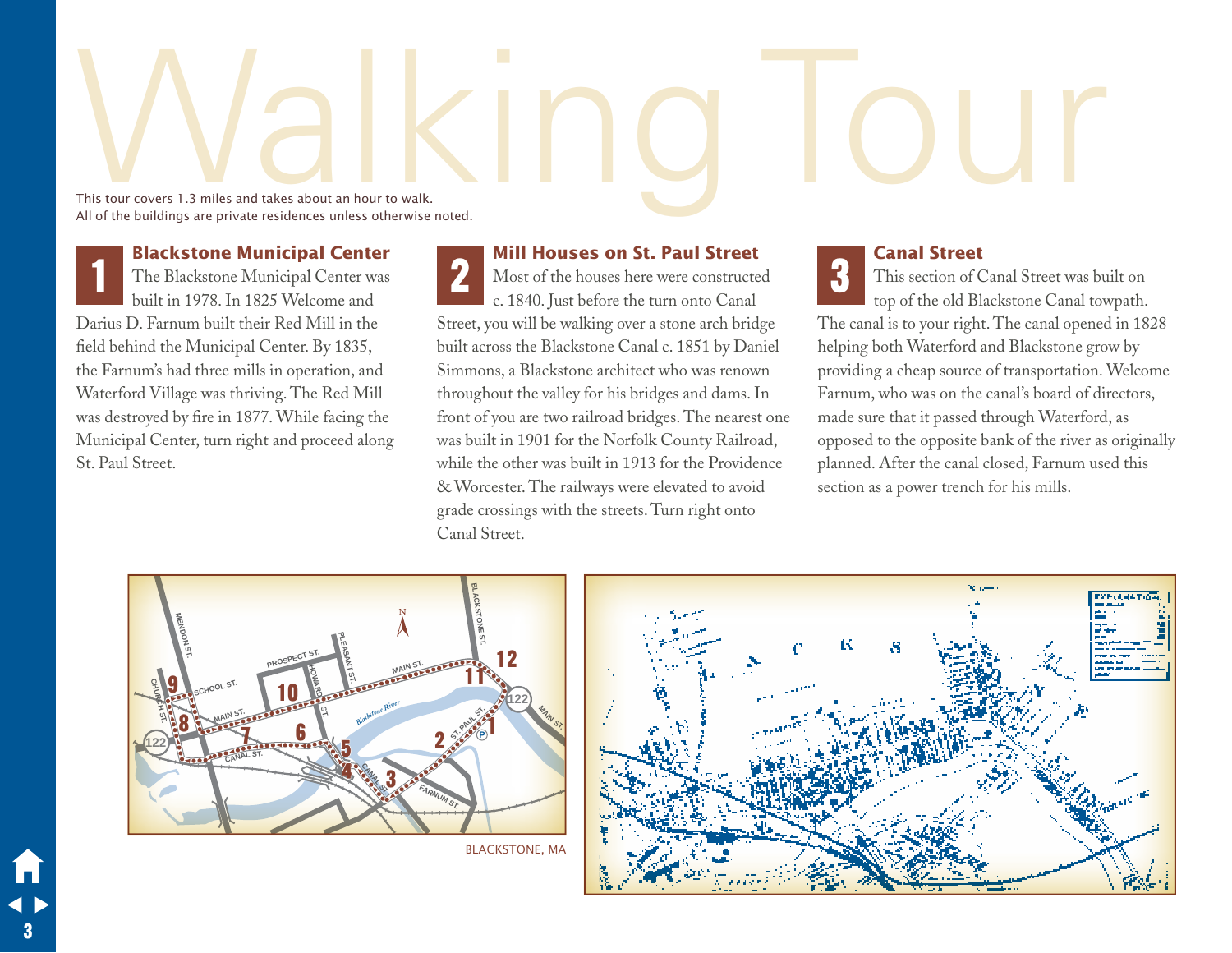# Walking Tour continued



### **Waterford Depot**

To your left are the embankments that elevated the railroad tracks above street level. The Waterford Depot was located on top of this embankment, where the two lines intersected. From this point it was possible to get a train to Providence, Worcester, Boston or New York. This intersection made Waterford one of the valley's most important rail links



4

### **Saranac Dam**

While crossing the bridge you can see the Blackstone River and the Saranac Dam below. The dam was built by Daniel Simmons in 1856 to power the Waterford Mills. The canal and the river intersected at this point, and there was a small bridge used by the horses that towed the barges to cross the river here.



The Rolling Dam was built by Daniel Simmons in 1886 to power the B.M.C. mill. Simmons, a well known local engineer, also built the Saranac Dam at Market Square. Simmons worked for mill companies throughout New England, including the B.M.C.'s sister company, the Lonsdale Company, building dams, houses and other mill structures.



Blackstone Block (c. 1900)

### **Monument Square**

Monument Square, built just after Blackstone became a town in 1845, was the town's first true center and commercial district. This area was originally known as Central Village, but was renamed in 1913 when the Civil War Monument was erected. The first structure here was the Blackstone Block, built by Welcome Farnum in 1849 to house a bank, post office and other businesses. During the late 1800s the town offices and county courthouse were located here as well. On the eastern end of the square is the Union Hotel, which opened in 1853 to serve travelers who came to Blackstone on the railroad. The third building on the square is the McMullen Block, which was built c. 1854 to house more offices and stores. Monument Square has been the town center for over 150 years. Here we see the dedication of Blackstone's Civil War Memorial Monument in 1913. Of the 720 Men from Blackstone who served during the Civil War, 46 were killed. 6



Monument Square has been the town center for over 150 years. Here we see the dedication of Blackstone's Civil War Memorial Monument in 1913. Of the 720 men from Blackstone who served during the Civil War , 46 were killed.

## **Canal Street West of Monument Square/Tupper Park**

This section of the street is built on top of the old canal. As the canal flowed along here it went through a series of three locks before it passed through the river at Monument Square. On the left is Tupper Park, which was built by the Tupperware Company as a recreation facility for their workers' children. Now it is run by the Boys and Girls Club. Inside the park is the last remaining building from the B.M.C. mill complex, a two-story stone storehouse built c. 1820. 7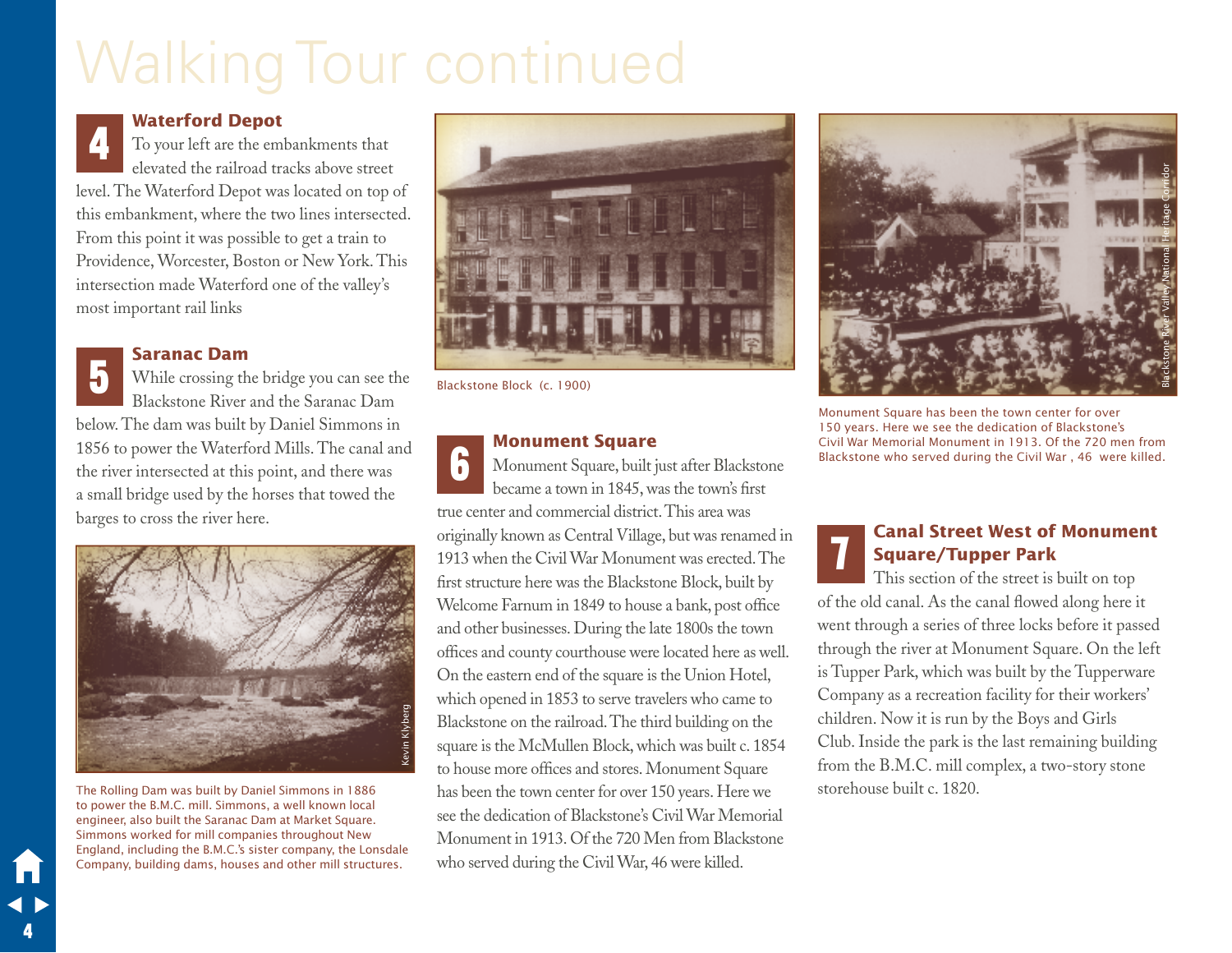# Walking Tour continued

# **Church Street/ The Arcade (1843)**

Along Church Street are several mill houses built by the Blackstone Manufacturing Company. #6 was built c.1840, but the seven duplexes between # 10 and # 25 were built c. 1820. At the corner of Church Street and Main Street is the Arcade. Made of granite and rubble stone, the Arcade was built by the B.M.C. in 1843 to house the company store. A large room on the upper floor, known as Arcade Hall, was used as a social hall and community center. It was also the first shopping center in Blackstone Village. The Arcade has been recently restored and reopened as a church.

# **Church Street/**<br>
The Arcade (1843)<br>
Alang Church Street are every limit and **Channel Container Street is the Creek**<br>
At the end of Church Street is the Creek **(1836)/Grammar School (1867)**

At the end of Church Street is the Greek revival style Blackstone Congregational Church, now the Blackstone Federated Church. It was built in 1836 by the B.M.C. to provide for the religious needs of its employees. The Church's original steeple, like many others in New England, was destroyed during the 1938 hurricane, but was replaced by a close replica. Next to the church is the Grammar School, which was built as Blackstone's first High School in 1867 before being converted into a Grammar School in 1920. It is now used for apartments. Proceed to the end of School Street and turn right onto Mendon Street. At Main Street, turn left. 9







In 1809, the first of several small cotton mills was built at East Blackstone along the Mill River, which had been harnessed in the 1700s to run an iron forge, sawmill and a grist mill. None of these mills remain, but the village's commercial and social center, the Stone Store (c. 1800), still stands at 120 Elm Street. It remained opened as a store until 1912 when it was purchased by the East Blackstone Grange which used it for a dining room and meeting space.

### **Main Street**

As you walk along Main Street you will notice a number of homes that are quite different from the mill houses seen earlier. That is because Main Street was home not to mill workers, but to mill owners and managers, doctors, lawyers and businessmen. Most striking are the number of Greek revival style houses built in the 1840s and 1850s. One particularly well-preserved example of this style is Dr. William Kimball's house at 127 Main Street. 10

5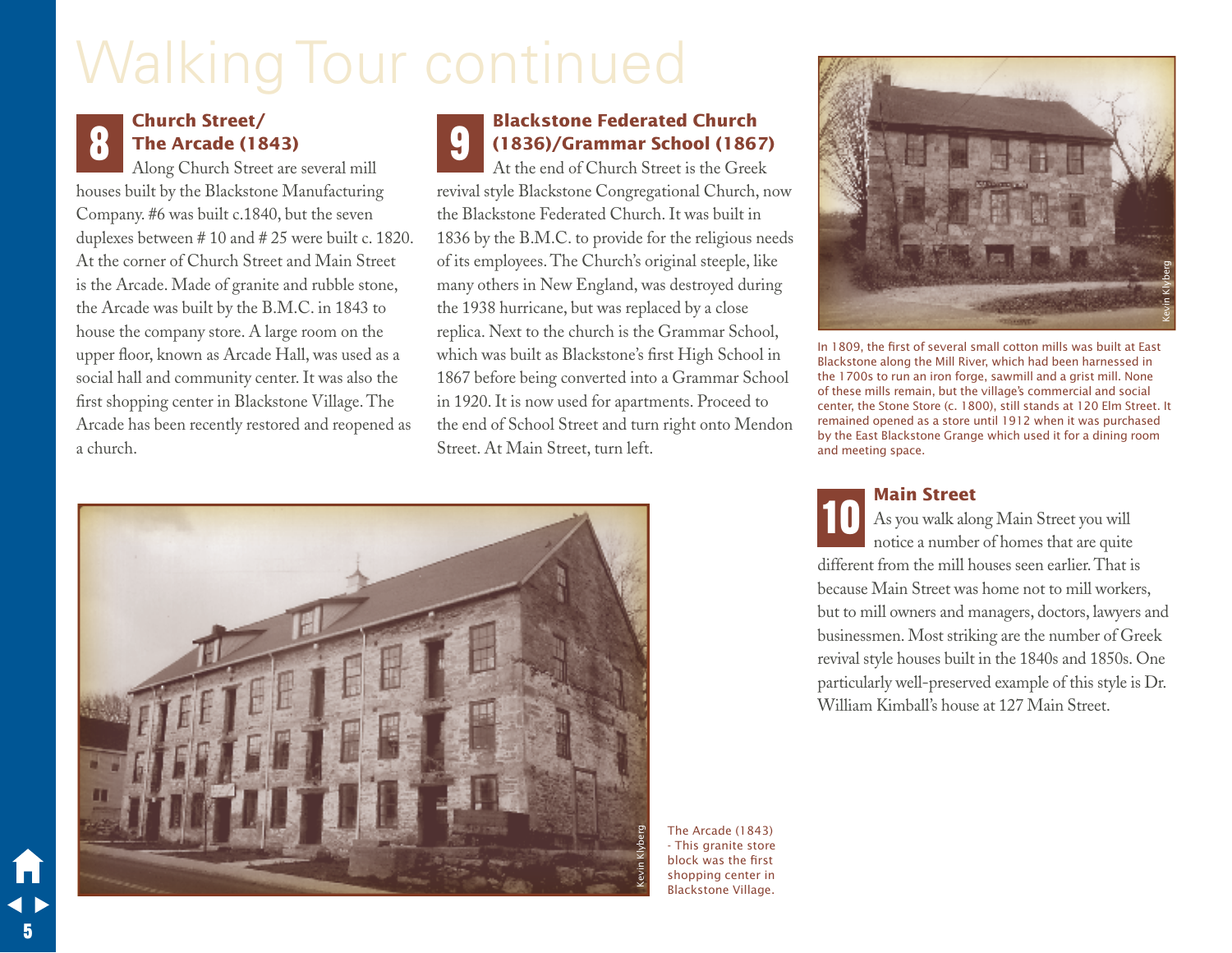# Walking Tour continued

# 11

# **Welcome Farnum House (c. 1840)**

The brick Federal-style building at 61 Main Street was the home of Welcome Farnum. The Farnum's ran the Waterford Mills together until Darius died in 1845. Welcome Farnum's first action after his brother's death was to purchase the mills in nearby Millville, which raised the value of his investment in woolen mills to one million dollars. With his fortune in textiles assured, Farnum turned to railroads. He became the president and majority owner of the Providence & Worcester Railroad, as well as a major investor in the Norfolk County Line. It was through his influence that Blackstone became a major rail junction.

**Farnum's Gate** This stretch of Main Street is known as Farnum's Gate, after a small bridge where cattle crossed the river to graze in the meadow located here before Waterford was built. These houses were built between 1840 and 1850 during the peak of activity at the Farnum mills. The wealthiest residents of the village lived here, including several

**12 Farnum's Gate**<br>
This stretch of Main Street is known as<br> **12** This stretch of Main Street is known as<br> **12** Thereum's Ceta after a small bridge where<br>
Streat is a Second Empire style. As you return to you are Greek revival style, but the house at #64-66 Main Street is a Second Empire style. As you return to your car, compare these homes with the worker tenements built along St. Paul Street at about the same time.



A number of railroad bridges have been built and demolished over the years in Blackstone. At one time, all of the rail and street bridges in town were wooden, but these have long since been replaced by stone or steel bridges.

6